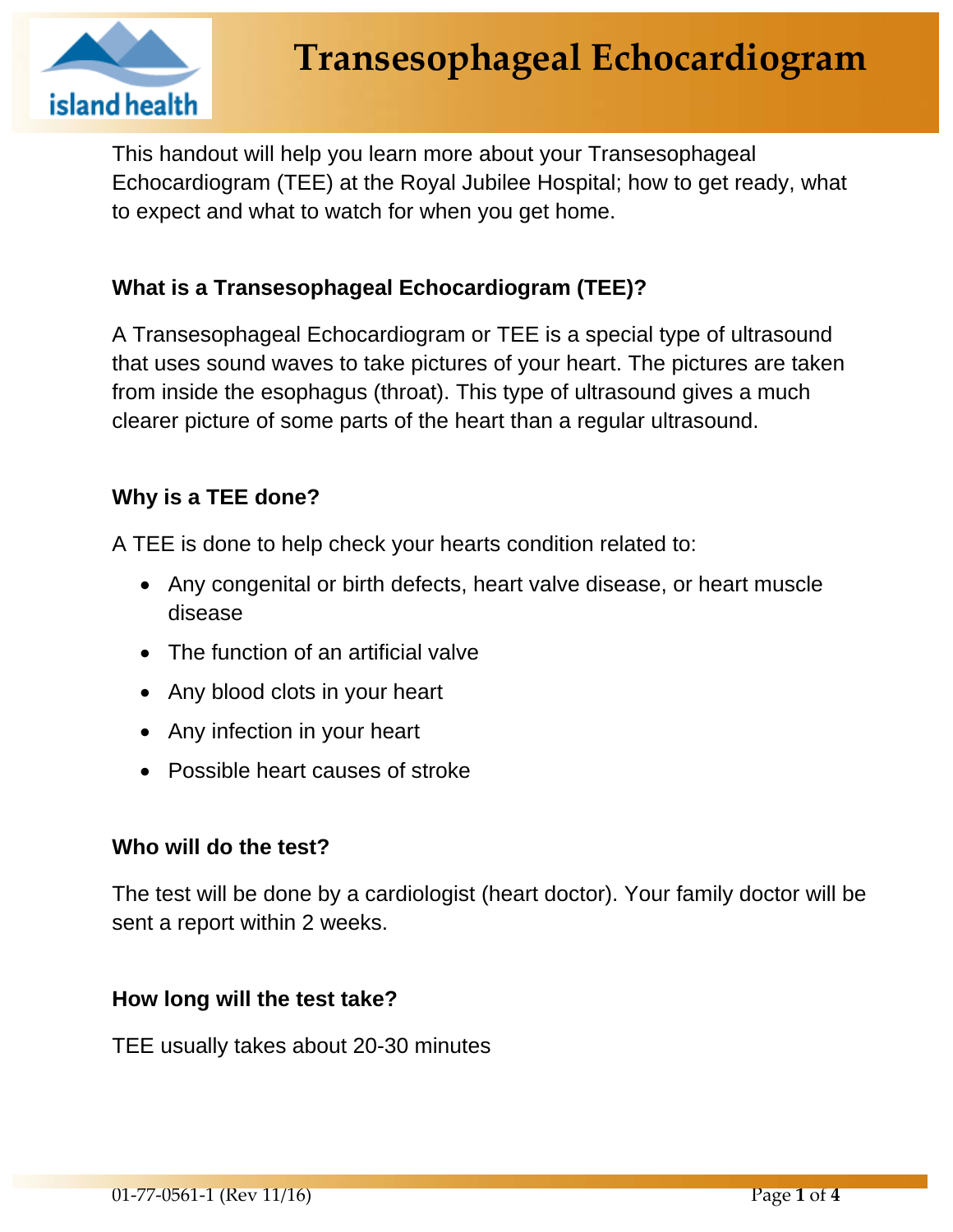## **How do I get ready for the test?**

- Your doctor's office will give you instructions. Phone the office if you have not heard anything 2 days before the test or if you have any questions
- **Do not eat or drink anything after midnight, the night before your test**
- If you are diabetic, test your blood sugar level before coming to hospital. Tell the nurse your blood sugar level when you arrive
- Arrange for a responsible person to bring you to hospital, take you home (by car, taxi or bus), and stay with you overnight for at least the first night after the test. You cannot drive yourself or go home alone in a taxi or bus
- If you do not arrange to have a responsible person to take you home and to stay with you overnight, your test may be postponed until you are able to make these arrangements

# **Coming to hospital**

- Arrive at the Royal Jubilee Hospital at least 30 minutes before your appointment time
- Go thru the main entrance of the Diagnostic and Treatment Building. Check in at the admitting desk just inside the main doors
- After completing paperwork, you will go to the unit
- A nurse will get you ready for the test and tell you what to expect
- You will undress from the waist up and put on a hospital gown
- If you are diabetic, tell your nurse right away of you are having low blood sugar symptoms
- You will have an intravenous (IV) started. This will be used later to give you medication (sedation) to make you sleepy and relaxed for the test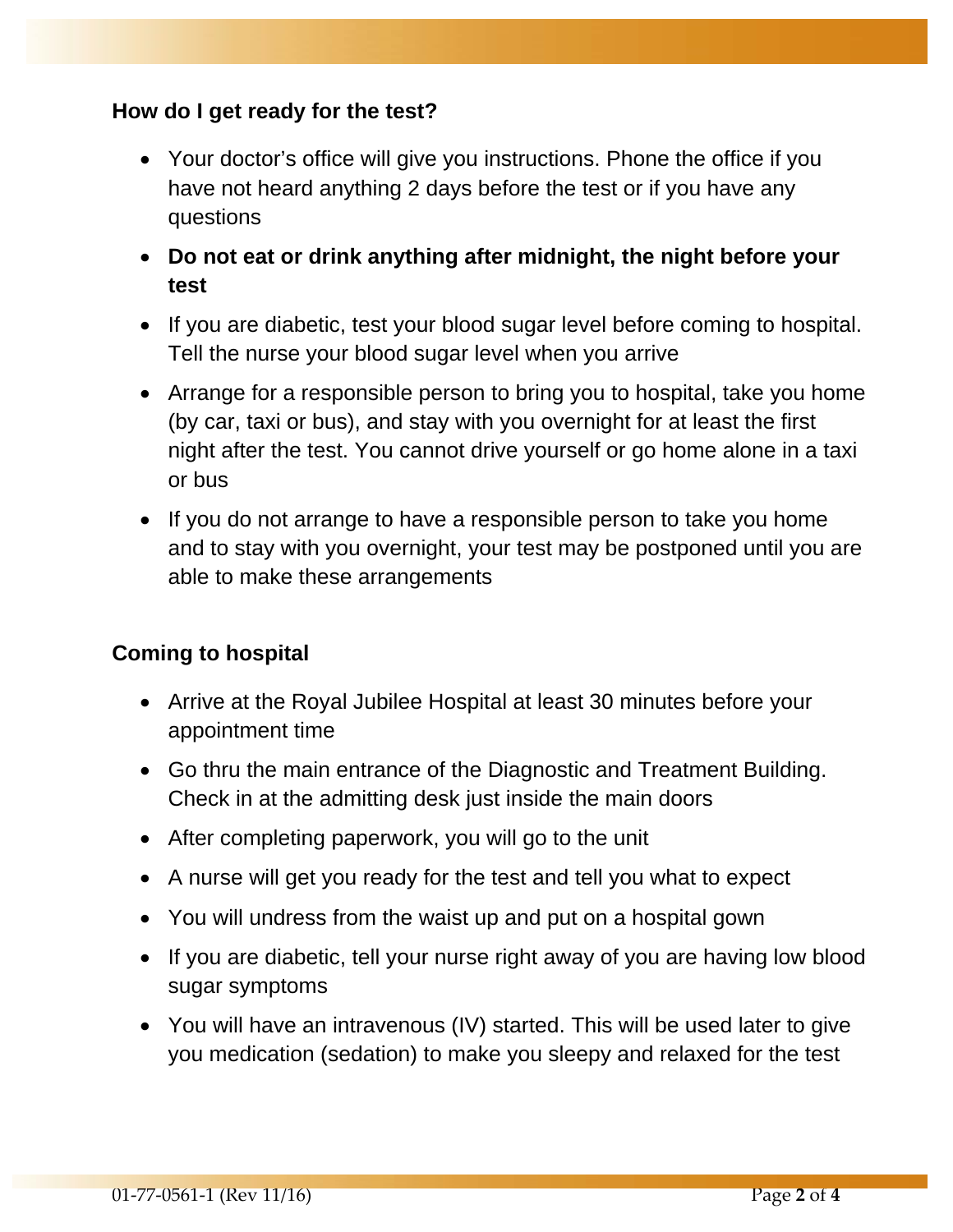- You will be taken to the Echocardiography Lab where the test will be done
- Visitors can wait in the waiting area outside of the unit until you are ready to go home. Your visitor can join you when your nurse is ready to teach you how to care for yourself at home

## **How is the test done?**

- Once you are in the Echocardiography Lab, the doctor will spray your throat with freezing to numb your gag reflex. You will then be given sedation through the IV
- A rigid flexible tube is passed through your mouth and into your esophagus. You will be able to breathe easily, but you may feel some cramping and pressure in your belly
- Pictures of your heart are taken through the scope. These pictures are very high quality because the lungs and ribs are not in the way
- When the test is over, you will be taken back to the unit. You will stay there until the sedation wears off. This usually takes about one hour

#### **Are there risks with this test?**

- There is a 1 in 2000 chance of a bruise or tear if the esophagus
- Reactions to the medication (sedation) are rare

#### **Care at home**

- Sedation might make you forgetful. It is common to not remember the test or talking to the doctor
- Do not eat or drink for 2 hours from the time your throat was sprayed. After 2 hours, try drinking some water. If you can swallow easily, you can start eating solid foods